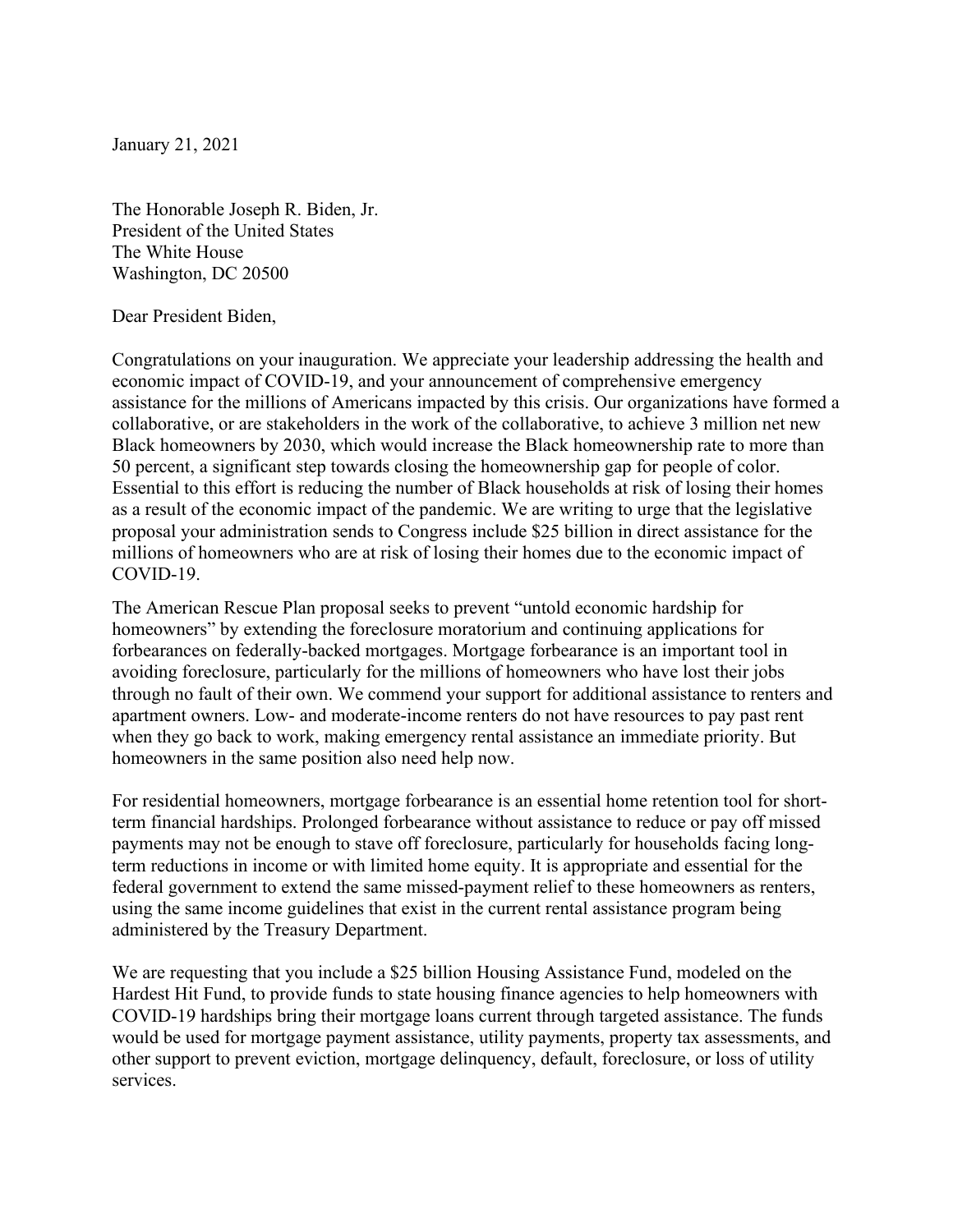January 21, 2021 Page 2 of 3

Importantly, this growing risk to homeownership has profound implications for people of color, who are especially at risk. In fact, the Black homeownership rate, which plummeted during the Great Recession, has never fully recovered. Black homeownership today is as low as it was in 1968 when the Fair Housing Act was passed. Our country cannot afford to see more damage done to minority homeowners.

According to the Mortgage Bankers Association, there are currently 3.8 million homeowners who are past due on their mortgage. Census Bureau Household Pulse Survey data for the period December 9-21 indicates that over half of these homeowners are people of color. One in five Hispanics and nearly a quarter of all Black mortgage holders reported being late on their mortgage. Our organizations are committed to increasing homeownership rates for all people of color and closing the homeownership gap, but we cannot do so when we continue to lose more homeowners to COVID-19-related financial hardships.

We respectfully request that the legislative proposal for the American Rescue Plan include \$25 billion in funding for a Housing Assistance Fund.

Sincerely,

Black Homeownership Collaborative Steering Committee Members

National Housing Conference Mortgage Bankers Association National Association of Real Estate Brokers National Association of REALTORS® National Fair Housing Alliance National Urban League

## Other Key Stakeholders

Center for Community Progress Cinnaire Commerce Home Mortgage Community Home Lenders Association Consumer Federation of America Framework Homeownership Guild Mortgage Company Habitat for Humanity International Home Builders Institute **HomeFreeUSA**